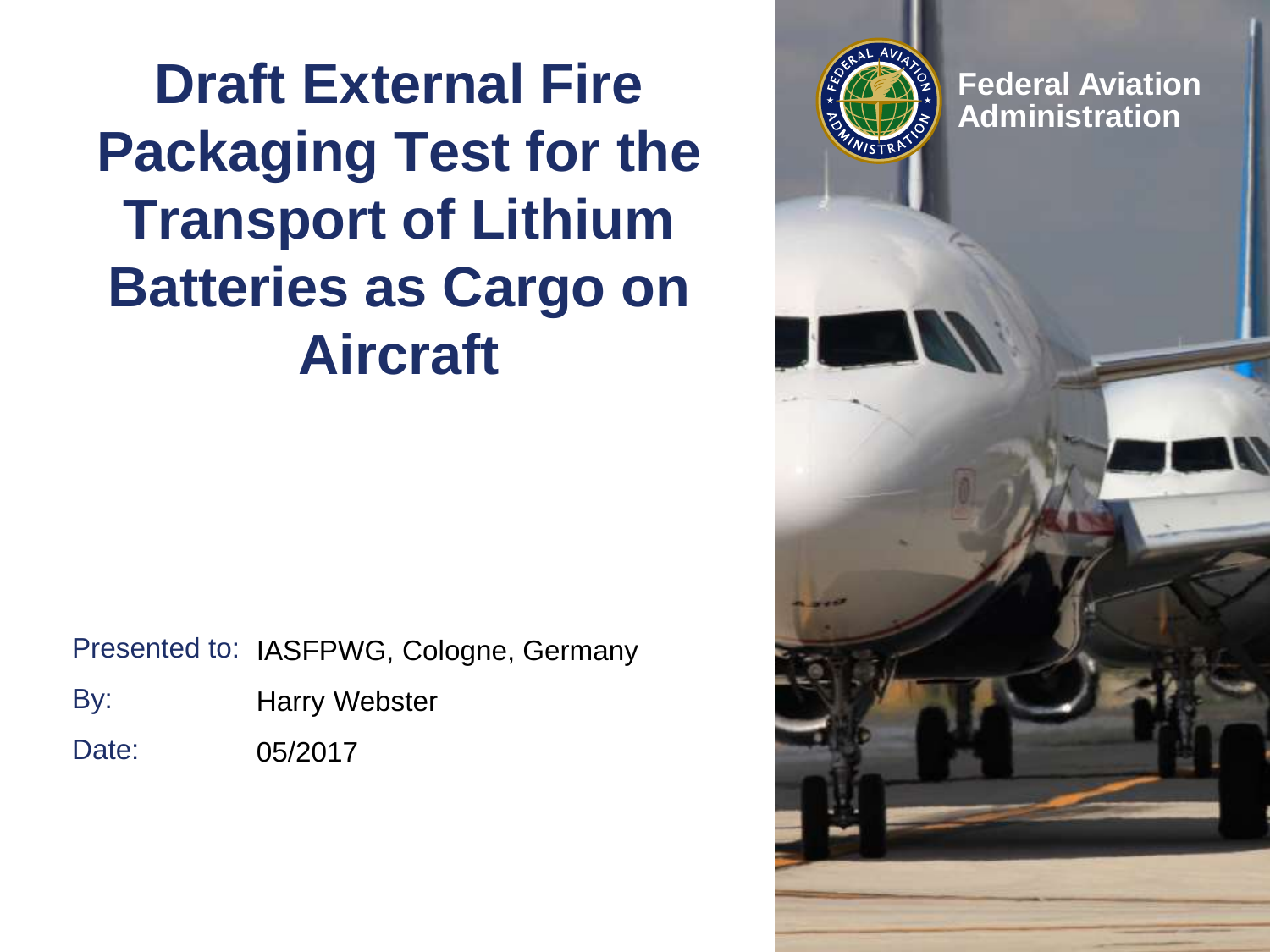# Draft External Fire Packaging Test

- Objectives
	- To prevent a shipment of lithium cells or batteries from intensifying an otherwise controllable fire within a cargo compartment.
	- To shield a consignment of lithium cells or batteries such that they do not become fuel for an existing fire or become a secondary ignition source i.e. thermal runaway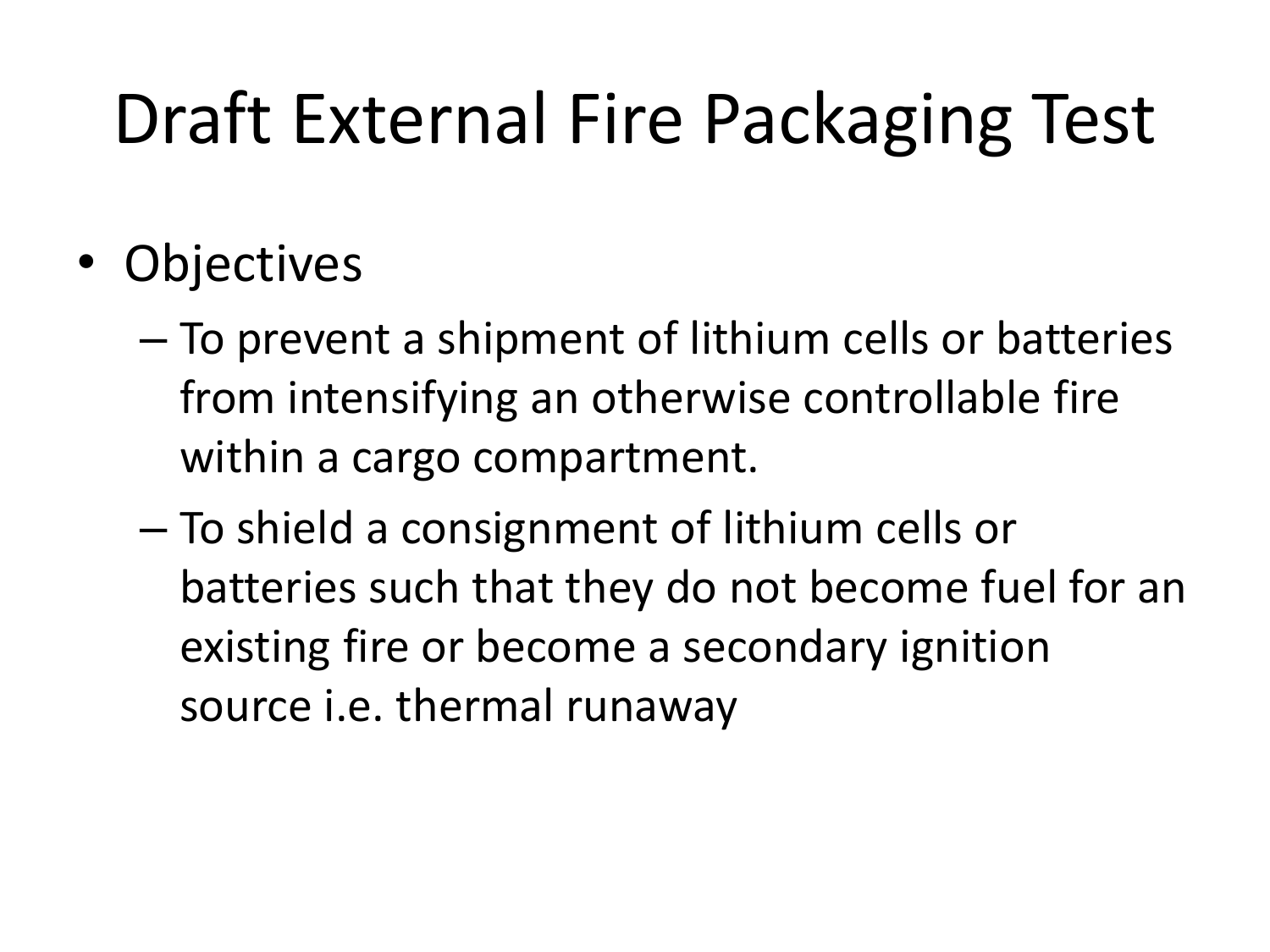## Cargo Fire Environment

- Class C
	- Exposure to open flames prior to detection and deployment of Halon 1301
	- Exposure to elevated temperatures after Halon 1301 suppression, 400°F, locally higher
- Class E
	- Exposure to open flames prior to decompression
	- Elevated Temperatures
	- Possible reignition on descent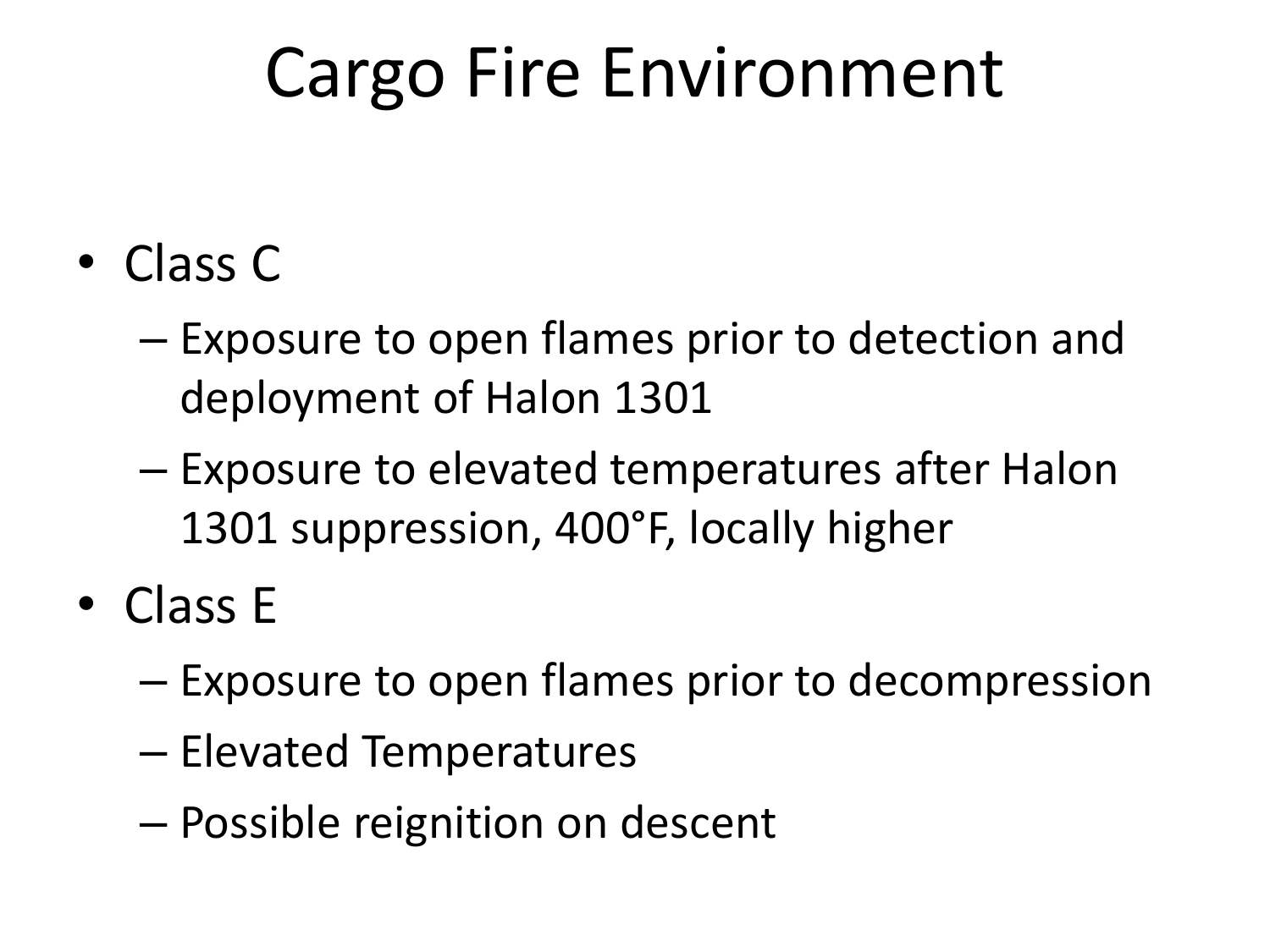## Existing test methods

- Cargo liner certification test
	- 14 CFR Part 25.855, Appendix F, part III
	- Designed to evaluate the flame penetration resistance capabilities of aircraft cargo compartment lining materials.
	- Simulates open flame conditions in a class C cargo compartment prior to Halon 1301 suppression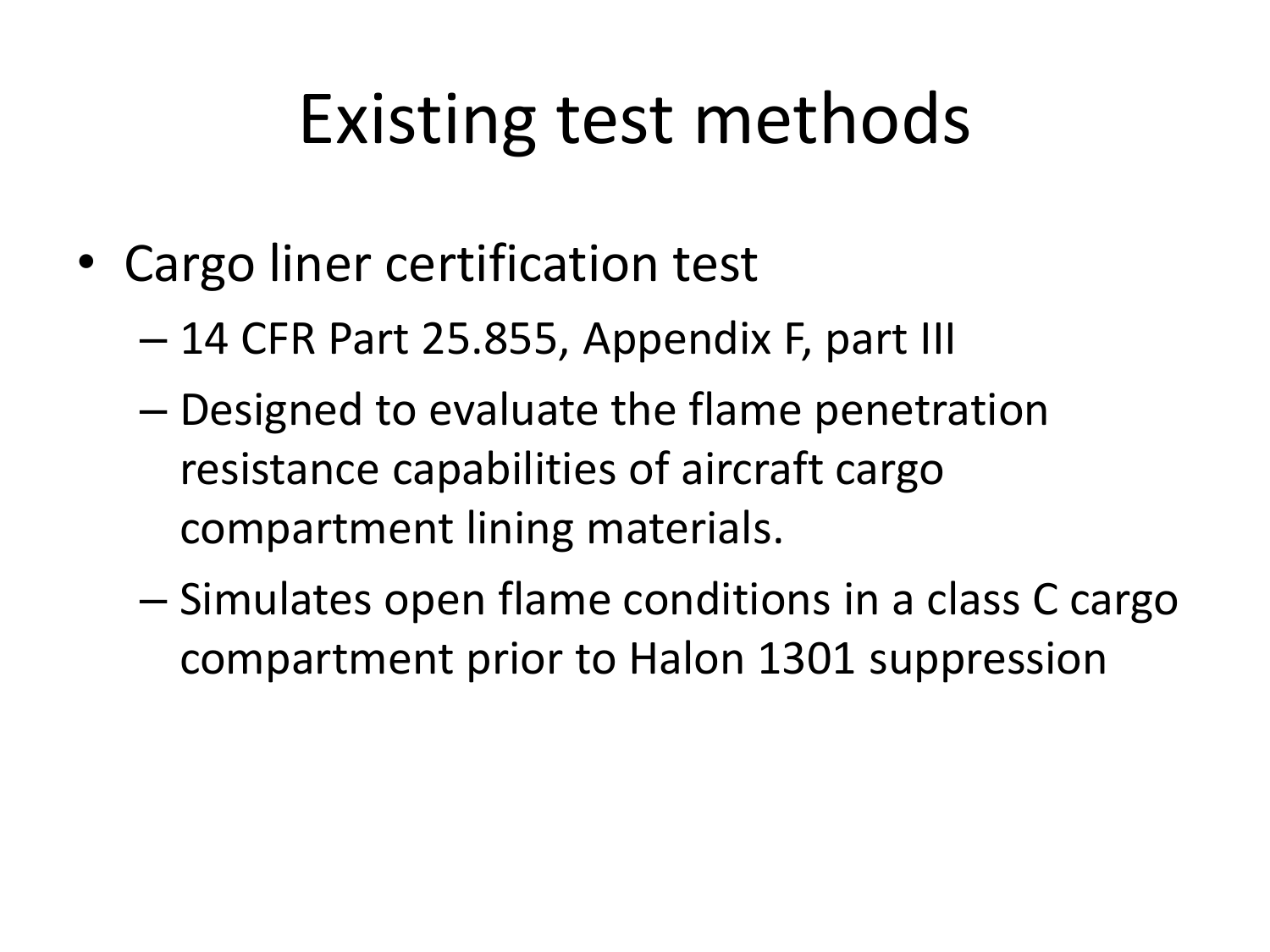# FAA Cargo Liner Certification Test



- 1700 DegF flame
- Five minute exposure
- Temperature measured 4" above the liner cannot exceed 400 DegF
- No flame penetration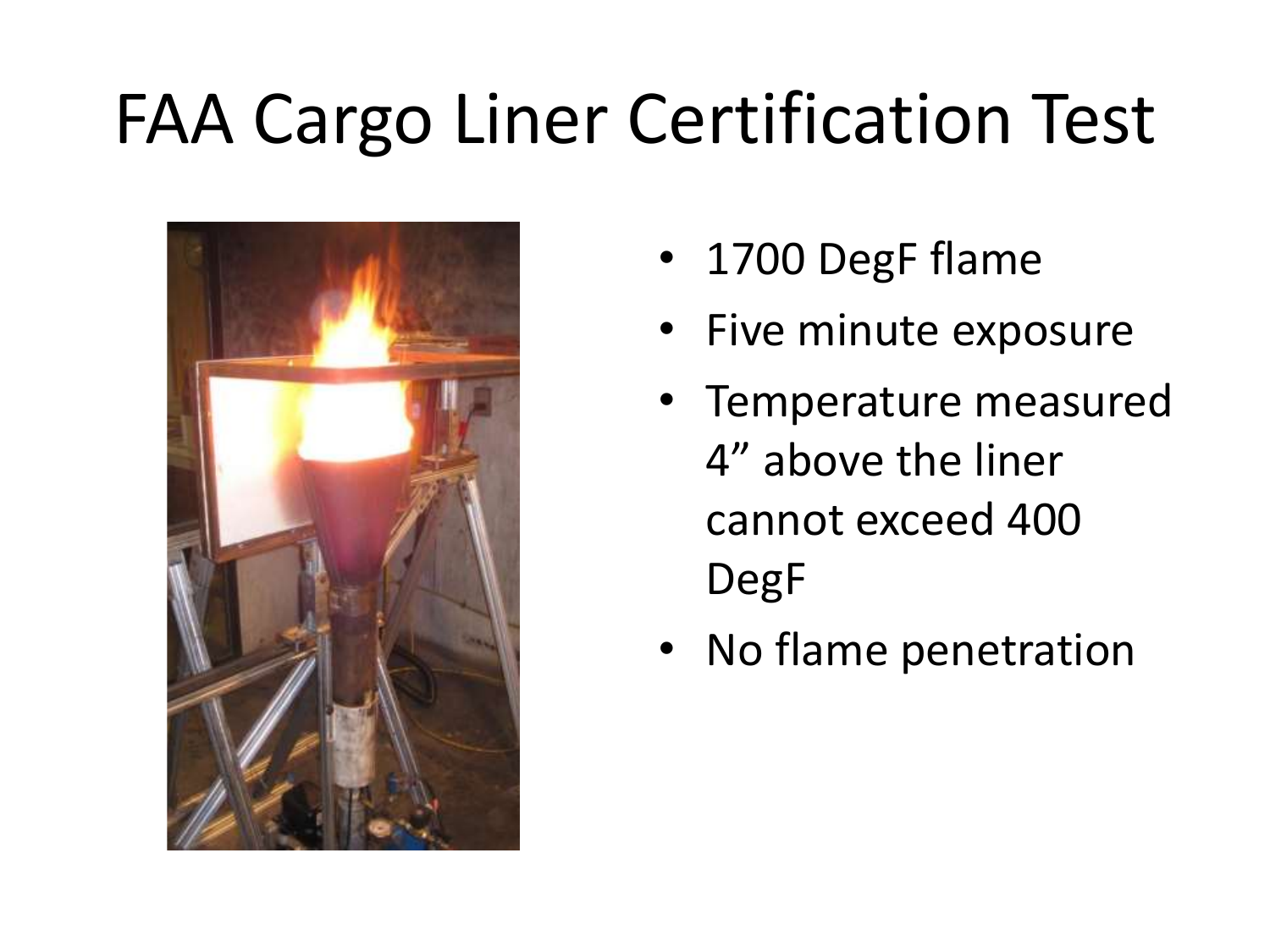## Existing test methods

- Oxygen generator over pack test
	- 49 CFR Part 178
	- Appendix D, Thermal Resistance Test
		- Oven test, three hour exposure to 400°F
		- 400°F is the estimated mean temperature of a cargo compartment during a halon-suppressed fire.
	- Appendix E, Flame Penetration Resistance Test
		- Similar to cargo liner test method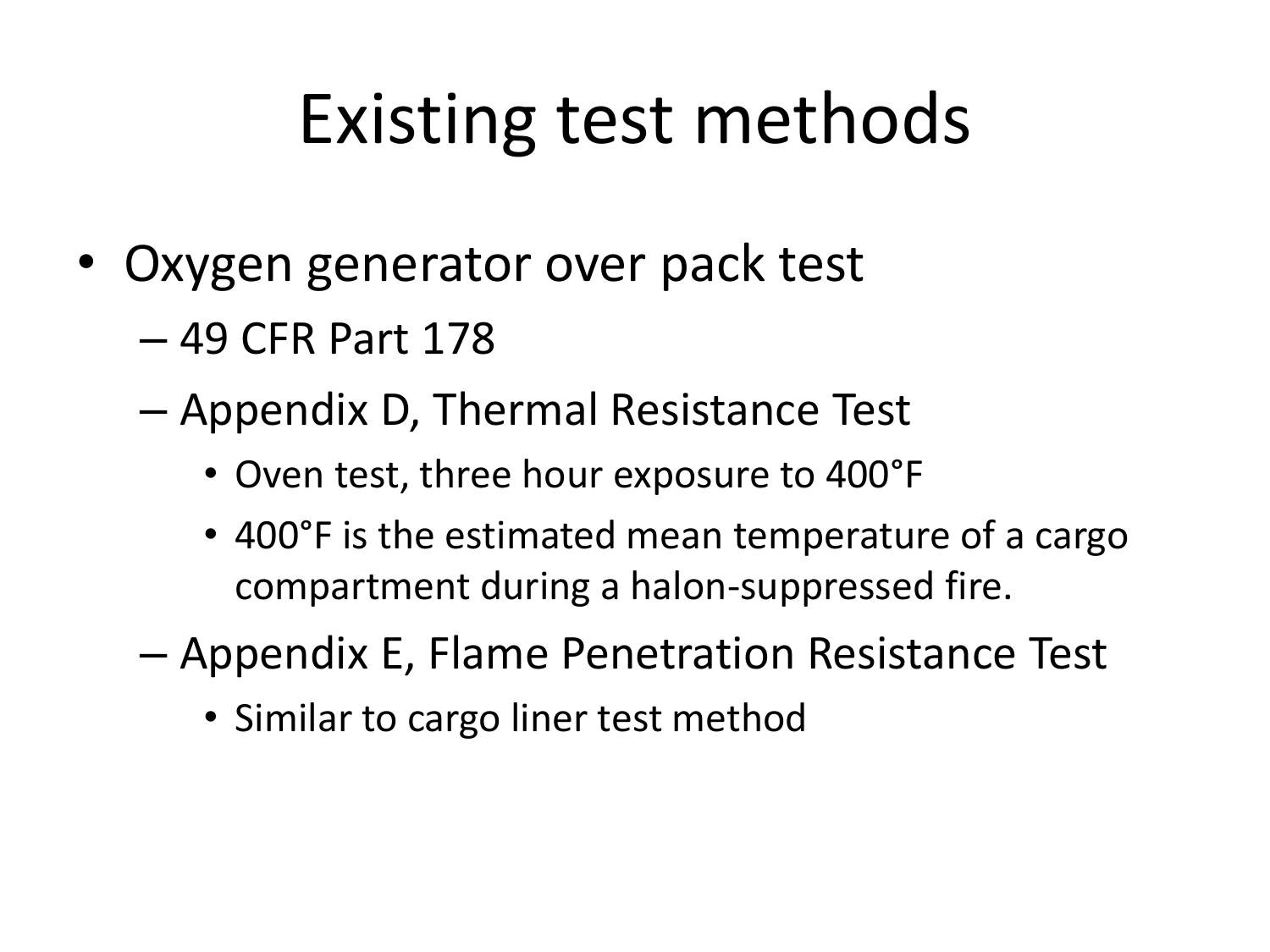# Draft External Fire Test Method

- This test method applies to packages alone (packages in over-packs, FCCs or FRCs not included).
- Open flame exposure
	- The package must meet the same flame penetration resistance standards as required for cargo compartment sidewalls and ceiling panels in transport category aircraft.
	- The package must meet the standards in Part III of Appendix F of 14 Code of Federal Regulations (CFR) Part 25.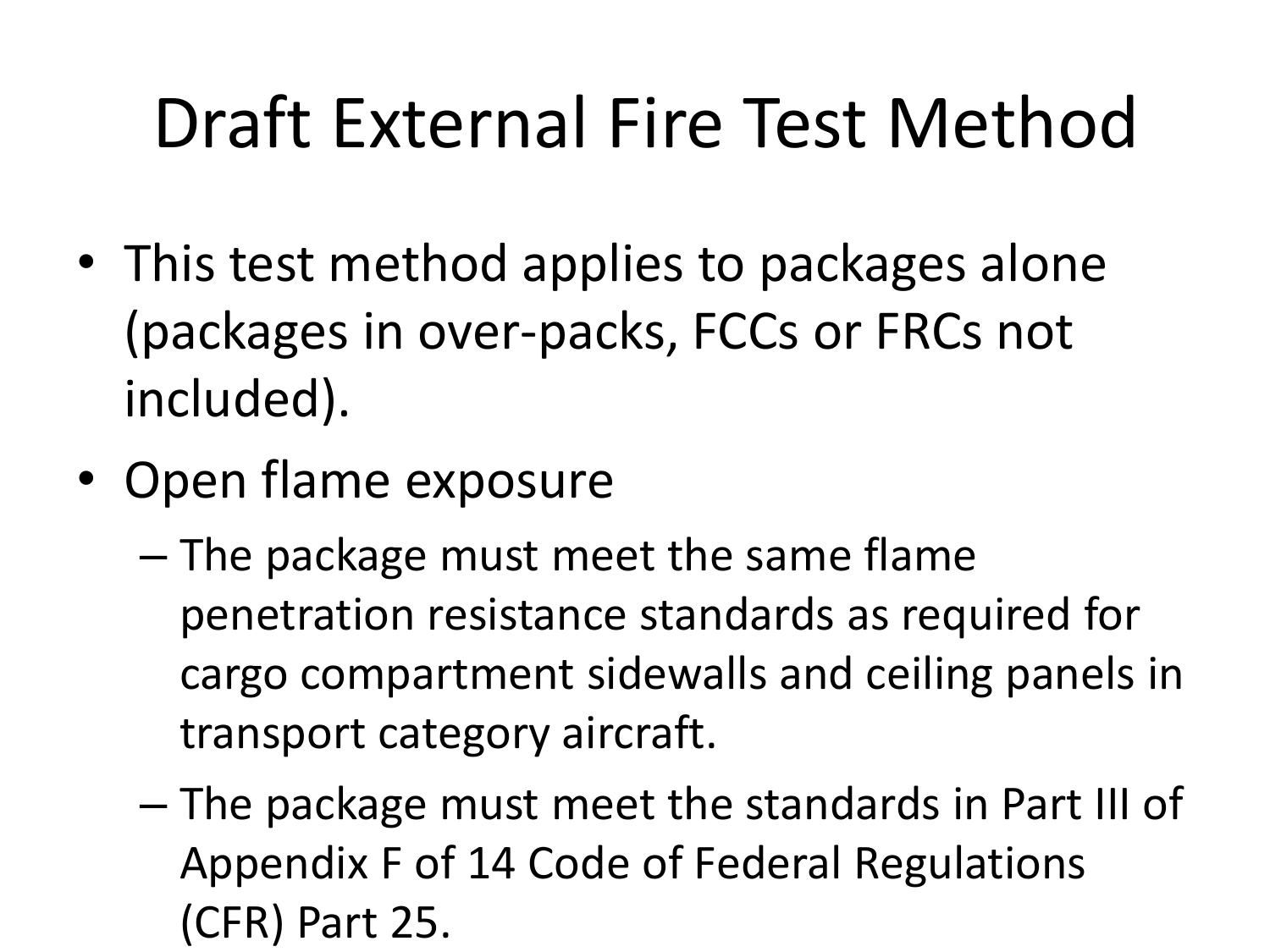# Draft External Fire Test Method

- External fire flame exposure
	- An outer packaging's materials must prevent penetration by a flame of 1700°F for 5 minutes, as described in Part III of Appendix F, paragraphs (a)(3) and (f)(5) of 14 CFR Part 25.
- Oven test
	- the package must remain below the temperature at which the lithium-ion cells self-ignite (thermal runaway).